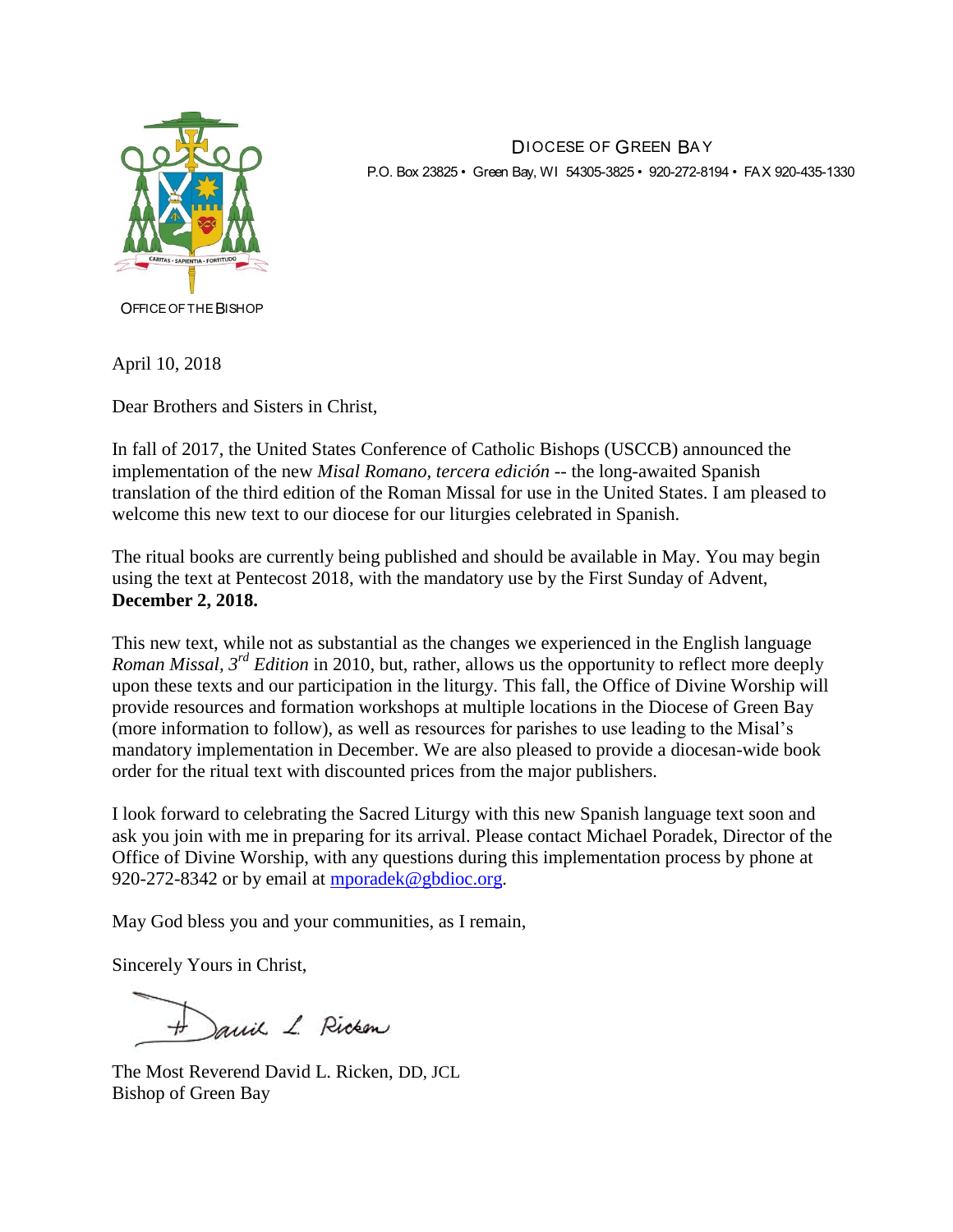

# OFFICE OF DIVINE WORSHIP

APRIL 10, 2018

## WELCOMING THE USA EDITION OF THE MISAL ROMANO [TERCERA EDICIÓN] (2018)

## *Dates for Implementation*

- Text may be purchased from publishers or the Diocese starting in May 2018
- Text may be used starting: Pentecost Sunday, May 20, 2018
- Use / Full implementation Required starting: **First Sunday of Advent, December 2, 2018**

### *What's New? What's Not?*

*Please see the following changes which will be found in the new USA edition of the Misal Romano:*

IN GENERAL

 The *Misal Romano, tercera edición* parallels the arrangement of the English edition of the Roman Missal, except for the Appendices.

#### VOCABULARY

- **The responses of the congregation are exactly the same.**
- The only words that change are: the use of *ustedes* instead of *vosotros*, with the corresponding declinations of the verbs; and *"Por ustedes y por muchos"* rather than *"Por ustedes y por todos"* in the Words of Institution.
- Collects, Prayers over the Gifts, and Prayers after Communion differ in translation, but not in content.

#### **MUSIC**

 The former edition of the *Misal Romano* had very little musical notation. Chant notation is now included as in the English Missal (180 new chant notations).

#### THE LITURGICAL DAYS

- **Proper of the Saints** 
	- o The US calendar is included
	- o Orations for the memorial of St. John Paul II
	- o Orations for the Feast of St. Mary Magdalene (with a proper preface)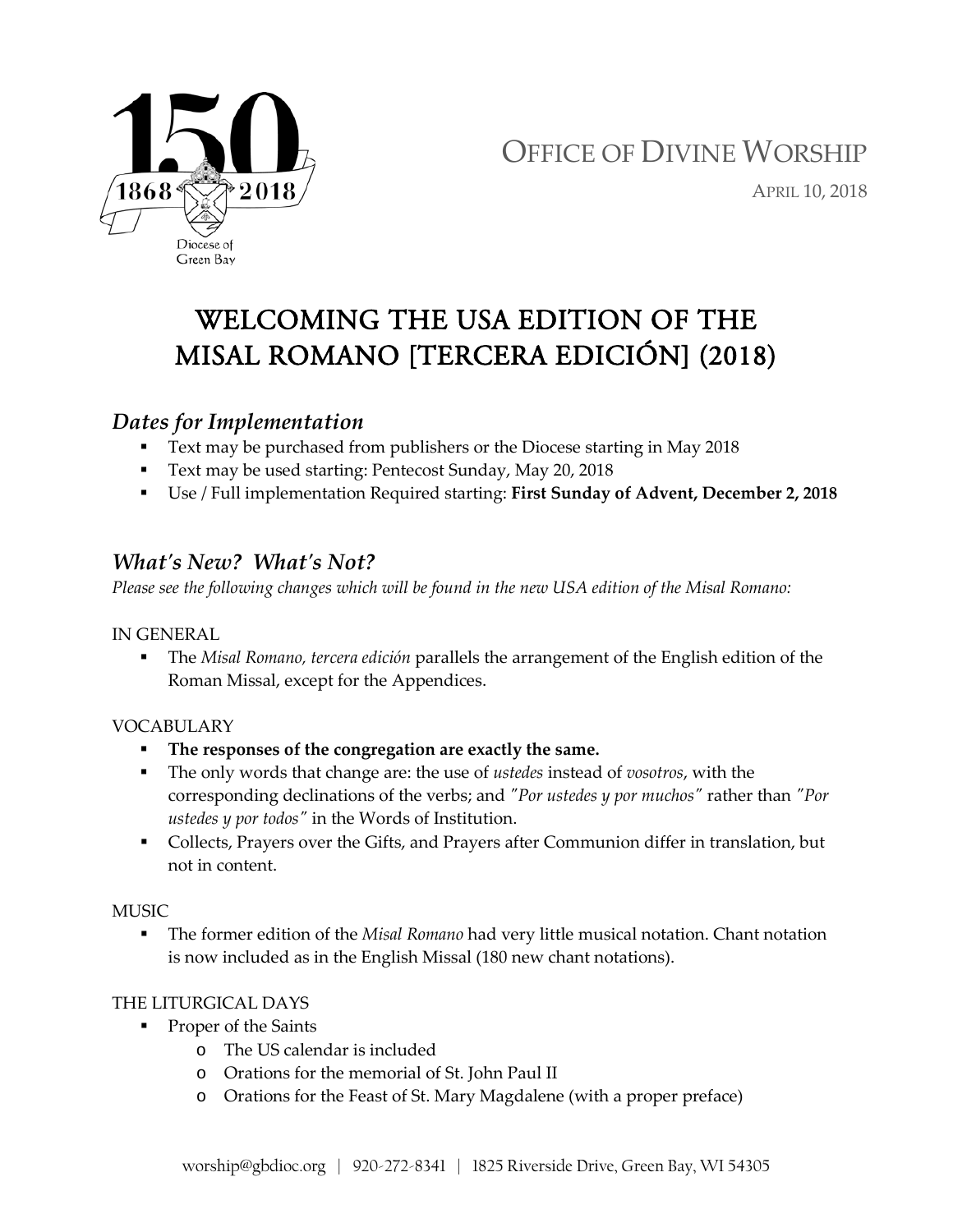- o A proper preface for the Feast of Our Lady of Guadalupe is included.
- o Titles of days dedicated to "Our Lady of" will begin with "The Blessed Virgin Mary…
- Ritual Masses and Votive Masses are the same.
- **•** Orations for the Patronal Feasts for Latin American countries are an appendix.
- **The Sacred Paschal Triduum** 
	- o Holy Thursday Chrism Mass: it follows the same order as in English and the Blessing of Oils is included in an appendix.

#### OPTIONS IN THE ORDER OF MASS

- All the options for greetings are included in an appendix, rather than in place
- Some options for Penitential Act are also included in an appendix, but not in place
- Options for *Orate fratres* [Pray, brethren] are not given in the third edition
- Lord's Prayer there are no extra options for the introduction
- No extra options for the Sign of Peace

#### PREFACES

- There are no Prefaces III and IV for Advent
- There is no Preface V of Lent
- **There is no Preface after the Ascension**
- $\blacksquare$  There are not Prefaces IX and X in Ordinary Time
- No Prefaces for Baptism and Confirmation
- None assigned for Eucharist Prayer III
- No Prefaces for Ordination
- No Preface for Penance or for Anointing of the Sick
- No Prefaces III, IV, and V of the Blessed Virgin Mary
- No Preface of Angels (It appears in the Feast of the Guardian Angels, and the Feast of the Archangels.)
- No Preface of St. Joseph (It appears in the texts for the Solemnity of St. Joseph and on May 1, St. Joseph the Worker.)
- There is a second Preface of Holy Martyrs
- No Common Prefaces VII and VIII

#### EUCHARISTIC PRAYERS

- No proper form of *communicantes* for Holy Thursday
- No proper form of *communicantes* for the Solemnity of the Ascension
- No proper forms of *accepit* (They are in an appendix.)
- Eucharistic Prayers II and III Particular intercessions are provided only for Baptism and the Commemoration of the Dead
- A Eucharistic Prayer for Masses with Children is not included (similar to the 2011 English Missal)

*Summary Courtesy of the Federation of Diocesan Liturgical Commissions © 2017*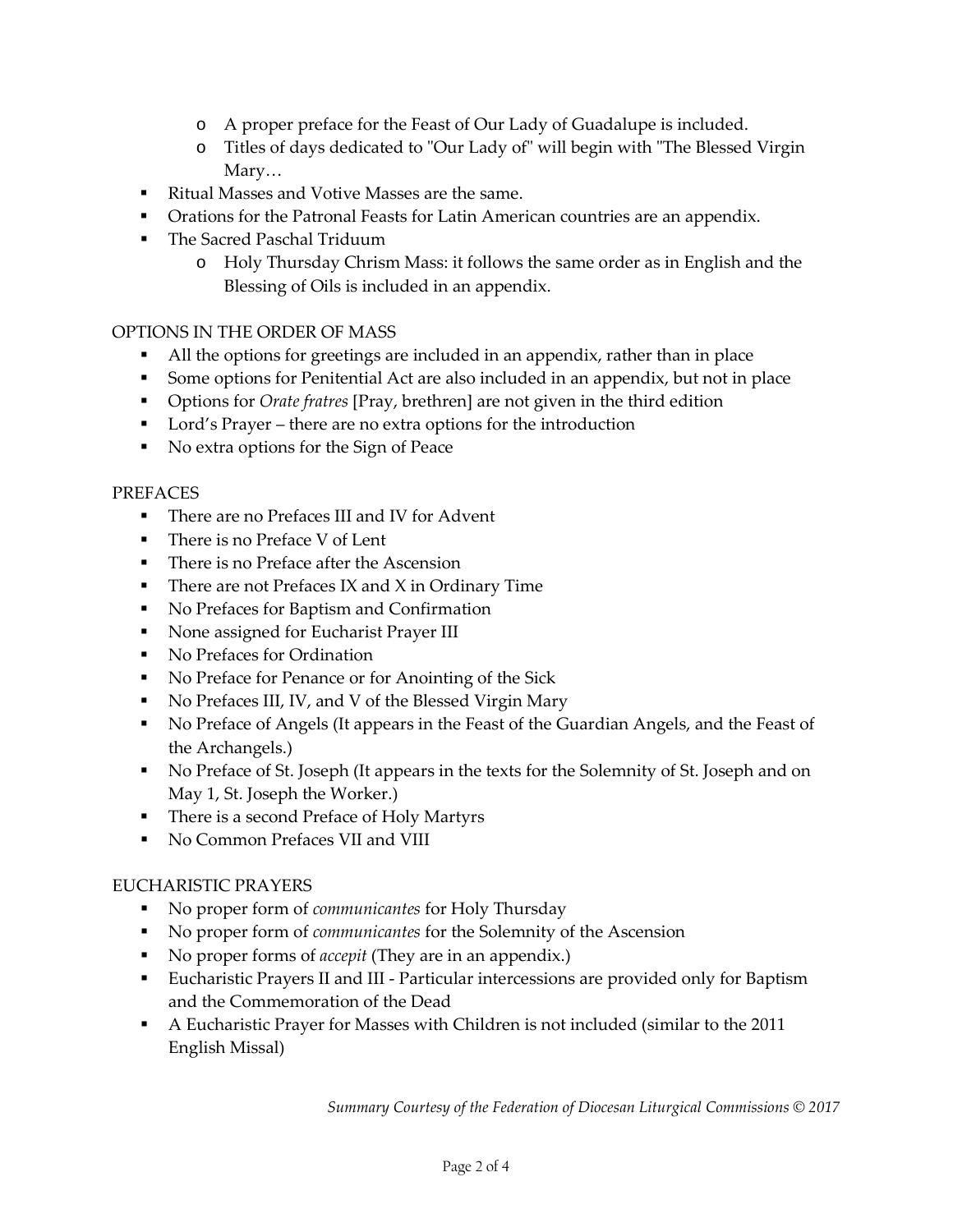## *Formation Events*

The Office of Divine Worship will be hosting two gatherings for the *Misal Romano* in August-September in Green Bay and the Fox Valley. As resources are still being developed, please watch Parish Pages for the announcement of dates and locations of these gatherings to review the changes, new chant notation, and answer any remaining questions before the full implementation of the text in Advent.

## *Parish Printable Resources*

The Federation of Diocesan Liturgical Commissions, to which our Office of Divine Worship is a member, is pleased to make available to our parishes the resource "**Our Sacrifice of Praise: A Collection of Resources for Liturgical Formation"** (Nuestro Sacrificio de Alabanza: Una colección de recursos para la formación litúrgica) in Summer 2018. It will include:

- A comprehensive collection of thirty-two, two-page articles -- on the Misal Romano, on general liturgical catechesis, and on the parts of the Mass.
- Appendices include a select bibliography, a vocabulary list, and sample reflection questions.
- These camera-ready resources will be ideal for use as bulletin inserts, homily helps, or handouts at RCIA sessions, adult education workshops, junior and senior high school classes, and liturgical ministers' training.

Ordering information will be released once the release date has been set as materials are currently being edited.

## *Diocesan Book Order*

The Office of Divine Worship will place a bulk book order for the new text through Catholic Book Publishing and Liturgical Press at discounted rates. Orders must be received by May 23, 2018. Please see Order Form on the following page for more information.

## *Visit us Online*

Please visit the Office of Divine Worship's *Misal Romano* webpage for new updates and resources as they become available: [www.gbdioc.org/misal](http://www.gbdioc.org/misal)